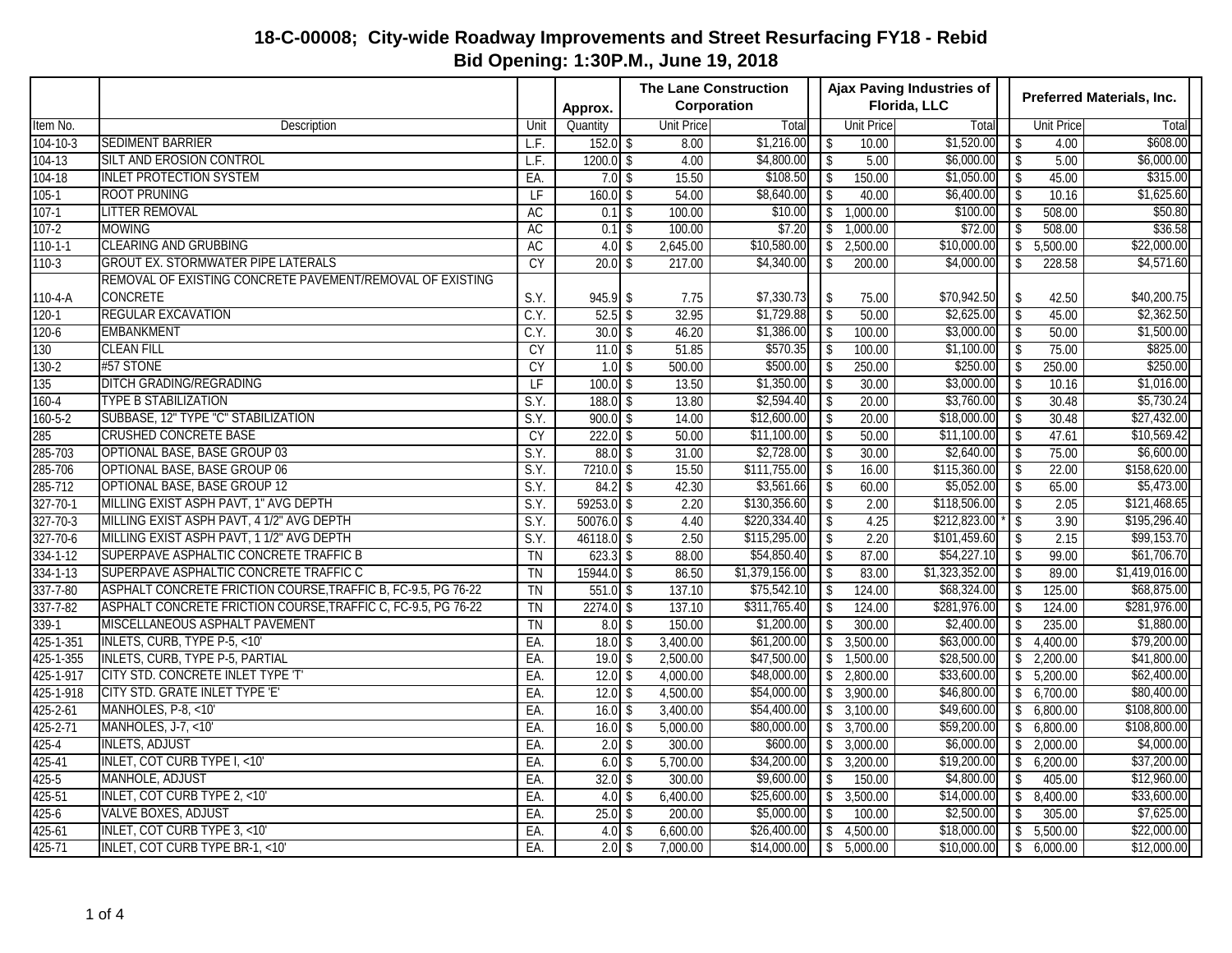|                        |                                                             |      |              | <b>The Lane Construction</b> |              |                         |                       | Ajax Paving Industries of | <b>Preferred Materials, Inc.</b> |            |              |  |
|------------------------|-------------------------------------------------------------|------|--------------|------------------------------|--------------|-------------------------|-----------------------|---------------------------|----------------------------------|------------|--------------|--|
|                        |                                                             |      | Approx.      | Corporation                  |              |                         |                       | Florida, LLC              |                                  |            |              |  |
| Item No.               | Description                                                 | Unit | Quantity     | <b>Unit Price</b>            | Total        |                         | <b>Unit Price</b>     | Total                     |                                  | Unit Price | Total        |  |
| 430-12                 | CONNECT STORMWATER PIPE TO EXISTING STRUCTURE               | EA.  | $2.0$ \$     | 2,000.00                     | \$4,000.00   |                         | $\frac{1}{12,500.00}$ | \$25,000.00               | $\sqrt[6]{}$                     | 1,200.00   | \$2,400.00   |  |
| 430-12-18              | ERCP (12"X18") (CL IV)                                      | L.F. | $200.0$ \$   | 85.00                        | \$17,000.00  | \$                      | 65.00                 | \$13,000.00               | \$                               | 105.00     | \$21,000.00  |  |
| 430-13                 | REMOVAL OF EXISTING STORMWATER STRUCTURE                    | EA.  | $5.0$ \$     | 1,250.00                     | \$6,250.00   | \$                      | 7,500.00              | \$37,500.00               | \$                               | 1,500.00   | \$7,500.00   |  |
| 430-14-23              | <b>ERCP (14"X23") (CL IV)</b>                               | LF   | $200.0$ \$   | 90.00                        | \$18,000.00  | \$                      | 95.00                 | \$19,000.00               | \$                               | 125.00     | \$25,000.00  |  |
| 430-15                 | 15" ROUND STORMWATER PIPE (RCP) (CL III)                    | LF   | $600.0$ \$   | 60.00                        | \$36,000.00  | \$                      | 50.00                 | \$30,000.00               | $\sqrt[6]{\frac{1}{2}}$          | 105.00     | \$63,000.00  |  |
| 430-18                 | 18" ROUND STORMWATER PIPE (RCP)                             | LF   | $600.0$ \$   | 70.00                        | \$42,000.00  | \$                      | 55.00                 | \$33,000.00               | \$                               | 140.00     | \$84,000.00  |  |
| 430-19-30              | ERCP (19"X30") (CL IV)                                      | LF   | $250.0$ \$   | 97.00                        | \$24,250.00  | \$                      | 95.00                 | \$23,750.00               | $\sqrt[6]{\frac{1}{2}}$          | 185.00     | \$46,250.00  |  |
| 430-24                 | 24" ROUND STORMWATER PIPE (RCP)                             | LF   | $600.0$ \$   | 91.00                        | \$54,600.00  | \$                      | 65.00                 | \$39,000.00               | \$                               | 185.00     | \$111,000.00 |  |
| 430-29-45              | ERCP (29"X45") (CL IV)                                      | LF   | $100.0$ \$   | 181.00                       | \$18,100.00  | \$                      | 185.00                | \$18,500.00               | \$                               | 265.00     | \$26,500.00  |  |
| 430-34-53              | ERCP (34"X53") (CL IV)                                      | LF   | $60.0$ \$    | 220.00                       | \$13,200.00  | \$                      | 205.00                | \$12,300.00               | $\downarrow$                     | 325.00     | \$19,500.00  |  |
| 430-36                 | 36" ROUND STORMWATER PIPE (RCP)                             | LF   | $300.0$ \$   | 118.00                       | \$35,400.00  | \$                      | 105.00                | \$31,500.00               | $\sqrt[6]{\frac{1}{2}}$          | 265.00     | \$79,500.00  |  |
| 430-38-60              | ERCP (38"X60") (CL IV)                                      | LF   | $60.0$ \$    | 315.00                       | \$18,900.00  | \$                      | 115.00                | \$6,900.00                | \$                               | 450.00     | \$27,000.00  |  |
| 430-42                 | 42" ROUND STORMWATER PIPE (RCP)                             | LF   | $150.0$ \$   | 145.00                       | \$21,750.00  | \$                      | 125.00                | \$18,750.00               | \$                               | 325.00     | \$48,750.00  |  |
| 430-48                 | 48" ROUND STORMWATER PIPE (RCP)                             | LF   | $150.0$ \$   | 160.00                       | \$24,000.00  | \$                      | 170.00                | \$25,500.00               | $\sqrt[6]{\frac{1}{2}}$          | 390.00     | \$58,500.00  |  |
| 430-E15                | MITERED END SECTION, ELLIP/ARCH, 15" SD                     | EA   | $1.0$ \$     | 1,600.00                     | \$1,600.00   | \$                      | 2,000.00              | \$2,000.00                | $\,$                             | 600.00     | \$600.00     |  |
| 430-E18                | MITERED END SECTION, ELLIP/ARCH, 18" SD                     | EA   | $2.0$ \$     | 1,700.00                     | \$3,400.00   | \$                      | 1,500.00              | \$3,000.00                | \$                               | 700.00     | \$1,400.00   |  |
| 430-E24                | MITERED END SECTION, ELLIP/ARCH, 24" SD                     | EA   | $2.0$ \$     | 1,890.00                     | \$3,780.00   |                         | \$2,000.00            | \$4,000.00                | \$                               | 800.00     | \$1,600.00   |  |
| 430-E36                | MITERED END SECTION, ELLIP/ARCH, 36" SD                     | EA   | $1.0$ \$     | 3,000.00                     | \$3,000.00   | $\mathbb{S}$            | 3,000.00              | \$3,000.00                | \$                               | 2,400.00   | \$2,400.00   |  |
| 430-E42                | MITERED END SECTION, ELLIP/ARCH, 42" SD                     | EA   | $1.0$ \$     | 4,500.00                     | \$4,500.00   | \$                      | 4,000.00              | \$4,000.00                | \$                               | 3,400.00   | \$3,400.00   |  |
| 430-E48                | MITERED END SECTION, ELLIP/ARCH, 48" SD                     | EA   | $1.0$ \$     | 4,000.00                     | \$4,000.00   | \$                      | 5,000.00              | \$5,000.00                | \$                               | 3,800.00   | \$3,800.00   |  |
|                        | 430-175-118 PIPE CULVERT, OPTIONAL MATERIAL, ROUND, 18"S/CD | L.F. | $560.0$ \$   | 68.00                        | \$38,080.00  | \$                      | 65.00                 | \$36,400.00               | \$                               | 160.00     | \$89,600.00  |  |
| 430-963-2              | PVC PIPE FOR BACK OF SIDEWALK, NON STANDARD DIAMETER        | LF.  | $3.0$ \$     | 20.00                        | \$60.00      | \$                      | 35.00                 | \$105.00                  | \$                               | 20.00      | \$60.00      |  |
| $436 - 1 - 1$          | <b>TRENCH DRAIN, STANDARD</b>                               | L.F. | $107.0$ \$   | 255.00                       | \$27,285.00  | \$                      | 200.00                | \$21,400.00               | $\sqrt{2}$                       | 290.00     | \$31,030.00  |  |
| 440-117                | 6" UNDERDRAIN (FDOT)                                        | L.F. | $120.0$ \$   | 47.50                        | \$5,700.00   | \$                      | 75.00                 | \$9,000.00                | \$                               | 50.00      | \$6,000.00   |  |
| $520 - 1 - 7$          | <b>CONCRETE CURB &amp; GUTTER, TYPE E</b>                   | L.F. | 1980.0 \$    | 21.50                        | \$42,570.00  | \$                      | 25.00                 | \$49,500.00               | \$                               | 31.00      | \$61,380.00  |  |
| $520 - 1 - 10$         | <b>CONCRETE CURB &amp; GUTTER, TYPE F</b>                   | L.F. | $6257.0$ \$  | 20.75                        | \$129,832.75 | \$                      | 25.00                 | \$156,425.00              | $\sqrt[6]{\frac{1}{2}}$          | 31.00      | \$193,967.00 |  |
| $520 - 2 - 4$          | <b>CONCRETE CURB, TYPE D</b>                                | L.F. | 7654.0 \$    | 18.50                        | \$141,599.00 | \$                      | 20.00                 | \$153,080.00              | \$                               | 31.00      | \$237,274.00 |  |
| $520 - 2 - 5$          | CONCRETE CURB, RIBBON CURB REPAIR/REPLACE                   | L.F. | $180.0$ \$   | 44.00                        | \$7,920.00   | \$                      | 40.00                 | \$7,200.00                | $\sqrt{2}$                       | 35.00      | \$6,300.00   |  |
| $520-3$                | <b>VALLEY GUTTER- CONCRETE</b>                              | L.F. | $100.0$ \$   | 32.80                        | \$3,280.00   | \$                      | 50.00                 | \$5,000.00                | $\sqrt[6]{}$                     | 50.00      | \$5,000.00   |  |
| $520 - 7 - 2$          | <b>GRANITE CURB, RESET</b>                                  | L.F. | $16072.0$ \$ | 11.50                        | \$184,828.00 | \$                      | 24.00                 | \$385,728.00              | $\sqrt{2}$                       | 23.50      | \$377,692.00 |  |
| $522 - 1$              | <b>CONCRETE SIDEWALK (4" THICK)</b>                         | S.Y. | $2778.0$ \$  | 49.25                        | \$136,816.50 | \$                      | 35.00                 | \$97,230.00               | \$                               | 39.00      | \$108,342.00 |  |
| $522 - 2$              | <b>CONCRETE SIDEWALK (6")</b>                               | S.Y. | $2058.0$ \$  | 53.70                        | \$110,514.60 | \$                      | 45.00                 | \$92,610.00               | \$                               | 49.00      | \$100,842.00 |  |
| $523-1$                | PATTERNED PAVEMENT, VEHICULAR AREAS                         | S.Y. | $21.0$ \$    | 325.00                       | \$6,825.00   | \$                      | 315.00                | \$6,615.00                | \$                               | 290.00     | \$6,090.00   |  |
| $527 - 2$              | <b>DETECTABLE WARNINGS</b>                                  | S.F. | $667.2$ \$   | 27.60                        | \$18,414.72  | \$                      | 30.00                 | \$20,016.00               | \$                               | 26.00      | \$17,347.20  |  |
| 550-10-222             | 6" HIGH CHAINLINK FENCE (REMOVE AND RESET)                  | L.F. | $45.0$ \$    | 32.50                        | \$1,462.50   | $\sqrt[6]{\frac{1}{2}}$ | 30.00                 | \$1,350.00                | $\downarrow$                     | 38.42      | \$1,728.90   |  |
| $\overline{570-1} - 2$ | PERFORMANCE TURF, SOD                                       | S.Y. | $381.0$ \$   | 12.20                        | \$4,648.20   | \$                      | 8.00                  | \$3,048.00                | $\sqrt{2}$                       | 10.20      | \$3,886.20   |  |
| $E575 - 1 - 4$         | SODDING (ST AUGUSTINE)                                      | S.Y. | $1070.0$ \$  | 16.00                        | \$17,120.00  | \$                      | 12.00                 | \$12,840.00               | $\sqrt{2}$                       | 14.25      | \$15,247.50  |  |
| 660-2-101              | LOOP ASSEMBLY- F&I, TYPE A                                  | L.F. | $60.0$ \$    | 21.75                        | \$1,305.00   | $\mathcal{P}$           | 60.00                 | \$3,600.00                | $\downarrow$                     | 60.00      | \$3,600.00   |  |
| 660-2-106              | LOOP ASSEMBLY, F&I, TYPE F                                  | L.F. | $60.0$ \$    | 27.00                        | \$1,620.00   | $\vert$ \$              | 60.00                 | \$3,600.00                | $\sqrt{ }$                       | 70.00      | \$4,200.00   |  |
| $700 - 1 - 11$         | SINGLE POST SIGN, F&I GROUND MOUNT, UP TO 12 SF             | AS   | $23.0$ \$    | 325.00                       | \$7,475.00   | \$                      | 300.00                | \$6,900.00                | \$                               | 250.00     | \$5,750.00   |  |
| $700 - 1 - 40$         | <b>INSTALL SINGLE POST SIGN</b>                             | AS   | $5.0$ \$     | 195.00                       | \$975.00     | \$                      | 200.00                | \$1,000.00                | \$                               | 200.00     | \$1,000.00]  |  |
| 700-1-50               | <b>RELOCATE EXISTING SINGLE POST SIGN</b>                   | AS   | $2.0$ \$     | 125.00                       | \$250.00     | \$                      | 150.00                | \$300.00                  | $\sqrt{2}$                       | 125.00     | \$250.00     |  |
| $700 - 1 - 60$         | SINGLE SIGN POST, REMOVE                                    | AS   | $5.0$ \$     | 32.50                        | \$162.50     | \$                      | 55.00                 | \$275.00                  | $\sqrt[6]{\frac{1}{2}}$          | 50.00      | \$250.00     |  |
| 705-11-1               | <b>DELINEATOR FLEXIBLE TUBLAR</b>                           | EA.  | $5.0$ \$     | 97.00                        | \$485.00     | \$                      | 200.00                | \$1,000.00                | \$                               | 80.00      | \$400.00     |  |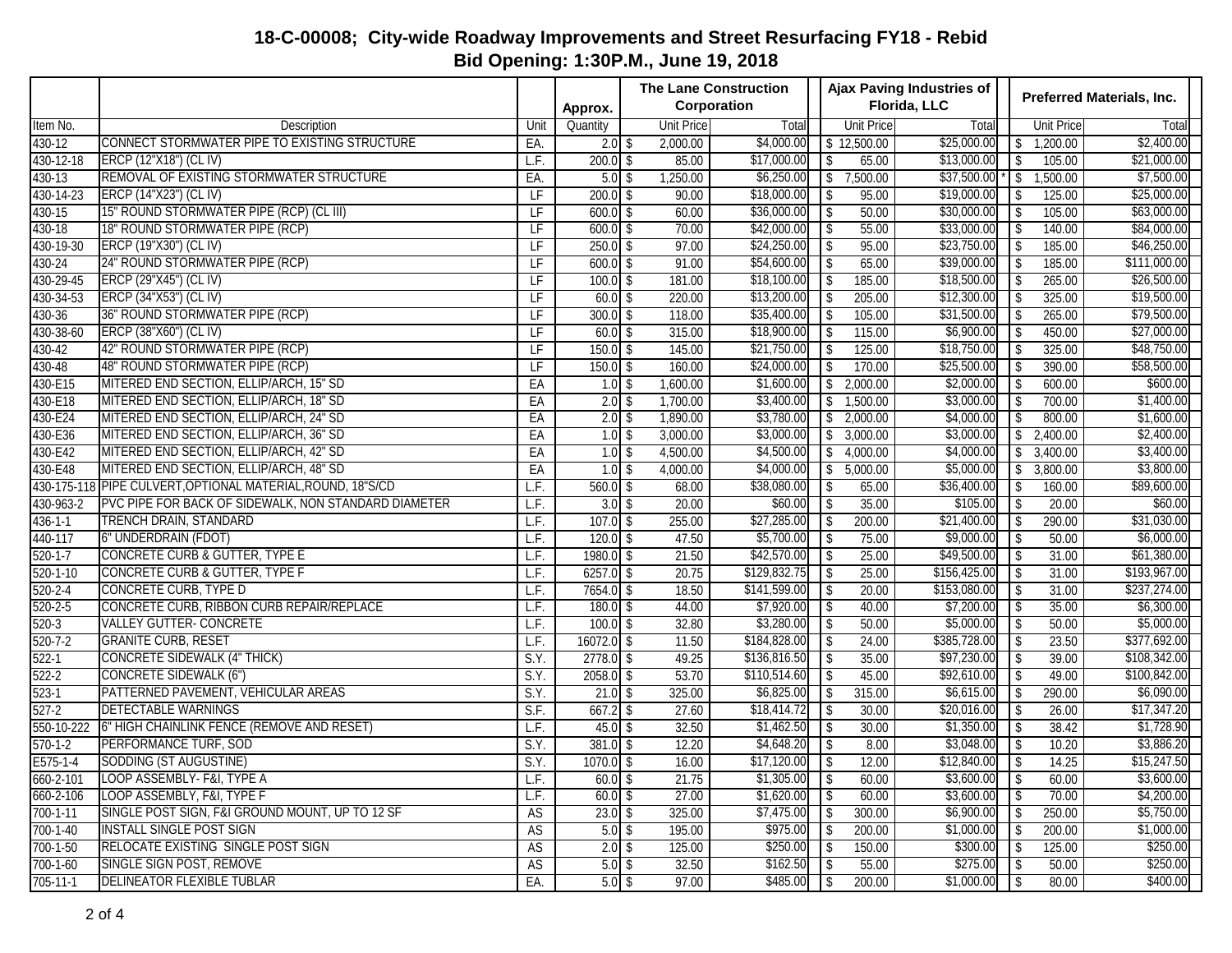|                  |                                                                |      |             | <b>The Lane Construction</b> |                   |            | <b>Ajax Paving Industries of</b> |                   |              |  |                                   |            |
|------------------|----------------------------------------------------------------|------|-------------|------------------------------|-------------------|------------|----------------------------------|-------------------|--------------|--|-----------------------------------|------------|
|                  |                                                                |      | Approx.     | Corporation                  |                   |            |                                  |                   | Florida, LLC |  | <b>Preferred Materials, Inc.</b>  |            |
| Item No.         | Description                                                    | Unit | Quantity    |                              | <b>Unit Price</b> | Total      |                                  | <b>Unit Price</b> | Total        |  | <b>Unit Price</b>                 | Total      |
| $706-3$          | RETRO-REFLECTIVE PAVEMENT MARKERS                              | EA.  | $386.0$ \$  |                              | 4.50              | \$1,737.00 | $\sqrt{2}$                       | 5.00              | \$1,930.00   |  | $\mathbf{\hat{S}}$<br>4.00        | \$1,544.00 |
| $710-17$         | REMOVE EXISTING MARKING PAINTED PAVEMENT MARKING               | S.F. | $545.0$ \$  |                              | 3.90              | \$2,125.50 | $\sqrt[6]{\frac{1}{2}}$          | 4.00              | \$2,180.00   |  | $\sqrt{2}$<br>5.00                | \$2,725.00 |
| 710-11-101       | PAINTED PAVEMENT MARKINGS, STANDARD, WHITE, SOLID, 6"          | L.F. | $573.4$ \$  |                              | 0.65              | \$372.71   | $\mathbb{S}$                     | 3.00              | \$1,720.20   |  | $\mathbf{\hat{S}}$<br>1.00        | \$573.40   |
|                  | PAINTED PAVEMENT MARKINGS, STANDARD, WHITE, SOLID FOR          |      |             |                              |                   |            |                                  |                   |              |  |                                   |            |
| 710-11-102       | INTERCHANGE AND URBAN ISLAND, 8"                               | L.F. | $158.0$ \$  |                              | 1.00              | \$158.00   | \$                               | 2.00              | \$316.00     |  | $\sqrt{2}$<br>1.00                | \$158.00   |
|                  | PAINTED PAVEMENT MARKINGS, STANDARD, WHITE, SOLID FOR          |      |             |                              |                   |            |                                  |                   |              |  |                                   |            |
| 710-11-123       | CROSSWALK AND ROUNDABOUT, 12"                                  | L.F. | $132.0$ \$  |                              | 1.30              | \$171.60   | \$                               | 5.00              | \$660.00     |  | $\sqrt{2}$<br>1.00                | \$132.00   |
|                  | PAINTED PAVEMENT MARKINGS, STANDARD, WHITE, SOLID FOR DIAGONAL |      |             |                              |                   |            |                                  |                   |              |  |                                   |            |
| 710-11-124       | OR CHEVRON, 18"                                                | L.F. | $70.0$ \$   |                              | 2.00              | \$140.00   | $\mathcal{S}$                    | 2.00              | \$140.00     |  | \$<br>2.00                        | \$140.00   |
|                  | PAINTED PAVEMENT MARKINGS, STANDARD, WHITE, SOLID FOR STOP     |      |             |                              |                   |            |                                  |                   |              |  |                                   |            |
| 710-11-125       | LINE OR CROSSWALK, 24"                                         | L.F. | $173.0$ \$  |                              | 2.00              | \$346.00   | $\sqrt{2}$                       | 10.00             | \$1,730.00   |  | $\mathbb{S}$<br>2.00              | \$346.00   |
|                  | PAINTED PAVEMENT MARKINGS, STANDARD, WHITE, MESSAGE OR         |      |             |                              |                   |            |                                  |                   |              |  |                                   |            |
| 710-11-160       | <b>SYMBOL</b>                                                  | EA.  | $1.0$ \$    |                              | 97.25             | \$97.25    | $\mathcal{S}$                    | 200.00            | \$200.00     |  | $\sqrt{2}$<br>75.00               | \$75.00    |
| 710-11-170       | PAINTED PAVEMENT MARKINGS, STANDARD, WHITE, ARROWS             | EA.  | $10.0$ \$   |                              | 52.20             | \$522.00   | $\sqrt[6]{}$                     | 200.00            | \$2,000.00   |  | $\sqrt{2}$<br>50.00               | \$500.00   |
| $710 - 11 - 201$ | PAINTED PAVEMENT MARKINGS, STANDARD, YELLOW, SOLID, 6"         | L.F. | $1081.6$ \$ |                              | 0.60              | \$648.96   | $\sqrt[6]{\frac{1}{2}}$          | 2.00              | \$2,163.20   |  | $\mathbb{S}$<br>1.00              | \$1,081.60 |
|                  | PAINTED PAVEMENT MARKINGS, STANDARD, YELLOW, SOLID FOR         |      |             |                              |                   |            |                                  |                   |              |  |                                   |            |
| 710-11-224       | DIAGONAL OR CHEVRON, 18"                                       | L.F. | $89.0$ \$   |                              | 2.00              | \$178.00   | \$                               | 5.00              | \$445.00     |  | \$<br>5.00                        | \$445.00   |
| 711-11-102       | THERMOPLASTIC, STANDARD, WHITE SOLID 8" FOR URBAN ISLAND       | L.F. | $27.0$ \$   |                              | 1.60              | \$43.20    | $\overline{\mathcal{S}}$         | 5.00              | \$135.00     |  | $\overline{\mathbf{s}}$<br>5.00   | \$135.00   |
|                  | SOLID TRAFFIC STRIPE 18" WHITE (THERMOPLASTIC) FOR DIAGONALS   |      |             |                              |                   |            |                                  |                   |              |  |                                   |            |
| 711-11-124       | <b>AND CHEVRONS</b>                                            | L.F. | $11.0$ \$   |                              | 5.20              | \$57.20    | \$                               | 5.00              | \$55.00      |  | \$<br>8.00                        | \$88.00    |
| 711-11-125       | SOLID TRAFFIC STRIPE 24" WHITE (THERMOPLASTIC) STOP LINE       | L.F. | $124.0$ \$  |                              | 6.50              | \$806.00   | $\overline{\mathcal{S}}$         | 6.30              | \$781.20     |  | $\mathbf{\hat{S}}$<br>10.00       | \$1,240.00 |
|                  | THERMOPLASTIC, STANDARD, WHITE, 2-4 DOTTED GUIDELINE/6-10 GAP  |      |             |                              |                   |            |                                  |                   |              |  |                                   |            |
| 711-11-141       | EXTENSION, 6"                                                  | L.F. | $408.0$ \$  |                              | 1.30              | \$530.40   | $\mathcal{S}$                    | 1.25              | \$510.00     |  | $\mathbb{S}$<br>2.00              | \$816.00   |
| 711-11-160       | PAVEMENT MESSAGES, THERMOPLASTIC                               | EA.  | $12.0$ \$   |                              | 195.00            | \$2,340.00 | $\mathbb{S}$                     | 200.00            | \$2,400.00   |  | 175.00<br>$\mathbf{\hat{S}}$      | \$2,100.00 |
|                  | 711-11-170   DIRECTIONAL ARROWS (THERMOPLASTIC)                | EA.  | $21.0$ \$   |                              | 71.50             | \$1,501.50 | $\,$                             | 200.00            | \$4,200.00   |  | $\sqrt{2}$<br>75.00               | \$1,575.00 |
| 711-11-224       | SOLID TRAFFIC STRIPE 18" YELLOW (THERMOPLASTIC)                | L.F. | $980.0$ \$  |                              | 5.20              | \$5,096.00 | $\mathbb{S}$                     | 5.00              | \$4,900.00   |  | $\mathbb{S}$<br>4.80              | \$4,704.00 |
|                  | THERMOPLASTIC, STANDARD, YELLOW, 2-4 DOTTED GUIDELINE/6-10     |      |             |                              |                   |            |                                  |                   |              |  |                                   |            |
| 711-11-241       | DOTTED EXT LINE, 6"                                            | L.F. | $392.0$ \$  |                              | 1.30              | \$509.60   | \$                               | 5.00              | \$1,960.00   |  | $\sqrt[6]{\frac{1}{2}}$<br>2.00   | \$784.00   |
| 711-14-123       | THERMOPLASTIC, PREFORMED, WHITE, SOLID, 12" FOR CROSSWALK      | LF.  | $126.0$ \$  |                              | 11.50             | \$1,449.00 | $\overline{\mathcal{S}}$         | 12.00             | \$1,512.00   |  | $\mathbb{S}$<br>10.00             | \$1,260.00 |
| $711 - 14 - 125$ | THERMOPLASTIC, PREFORMED, WHITE, SOLID, 24" FOR CROSSWALK      | L.F. | $168.0$ \$  |                              | 21.50             | \$3,612.00 | $\sqrt{2}$                       | 21.00             | \$3,528.00   |  | $\overline{\mathcal{S}}$<br>20.00 | \$3,360.00 |
|                  | THERMOPLASTIC, PREFORMED, WHITE, 2-4 DOTTED GUIDELINE ON       |      |             |                              |                   |            |                                  |                   |              |  |                                   |            |
| 711-14-141       | CONCRETE SURFACES                                              | L.F. | $554.0$ \$  |                              | 5.20              | \$2,880.80 | \$                               | 5.00              | \$2,770.00   |  | $\sqrt[6]{\frac{1}{2}}$<br>6.00   | \$3,324.00 |
| 711-14-160       | THERMOPLASTIC, PREFORMED, WHITE, MESSAGE (BIKE, SLM, ETC)      | EA.  | $1.0$ \$    |                              | 195.00            | \$195.00   | $\sqrt[6]{}$                     | 500.00            | \$500.00     |  | $\sqrt{2}$<br>170.00              | \$170.00   |
| 711-14-170       | THERMOPLASTIC, PREFORMED, WHITE, ARROW (BIKE, ETC)             | EA.  | $4.0$ \$    |                              | 130.00            | \$520.00   | $\downarrow$                     | 200.00            | \$800.00     |  | $\downarrow$<br>100.00            | \$400.00   |
| 711-16-101       | THERMOPLASTIC, STANDARD-OTHER SURFACES, WHITE, SOLID, 6"       | LF.  | $5620.6$ \$ |                              | 1.20              | \$6,744.72 | $\sqrt{3}$                       | 2.00              | \$11,241.20  |  | $\downarrow$<br>1.00              | \$5,620.60 |
| 711-16-102       | THERMOPLASTIC, STANDARD-OTHER SURFACES, WHITE, SOLID, 8"       | L.F. | $185.0$ \$  |                              | 1.30              | \$240.50   | $\sqrt{2}$                       | 2.00              | \$370.00     |  | 2.00<br>\$                        | \$370.00   |
|                  | THERMOPLASTIC, STANDARD, WHITE, SOLID, 18" FOR DIAGONAL OR     |      |             |                              |                   |            |                                  |                   |              |  |                                   |            |
| 711-11-124       | <b>CHEVRON</b>                                                 | L.F. | $81.0$ \$   |                              | 5.20              | \$421.20   | \$                               | 7.00              | \$567.00     |  | \$<br>8.00                        | \$648.00   |
|                  | THERMOPLASTIC, STANDARD-OTHER SURFACES, WHITE, SKIP, 6" 10-30  |      |             |                              |                   |            |                                  |                   |              |  |                                   |            |
| 711-16-131       | SKIP                                                           | L.F. | $382.0$ \$  |                              | 1.20              | \$458.40   | $\sqrt{2}$                       | 2.00              | \$764.00     |  | $\sqrt{2}$<br>2.00                | \$764.00   |